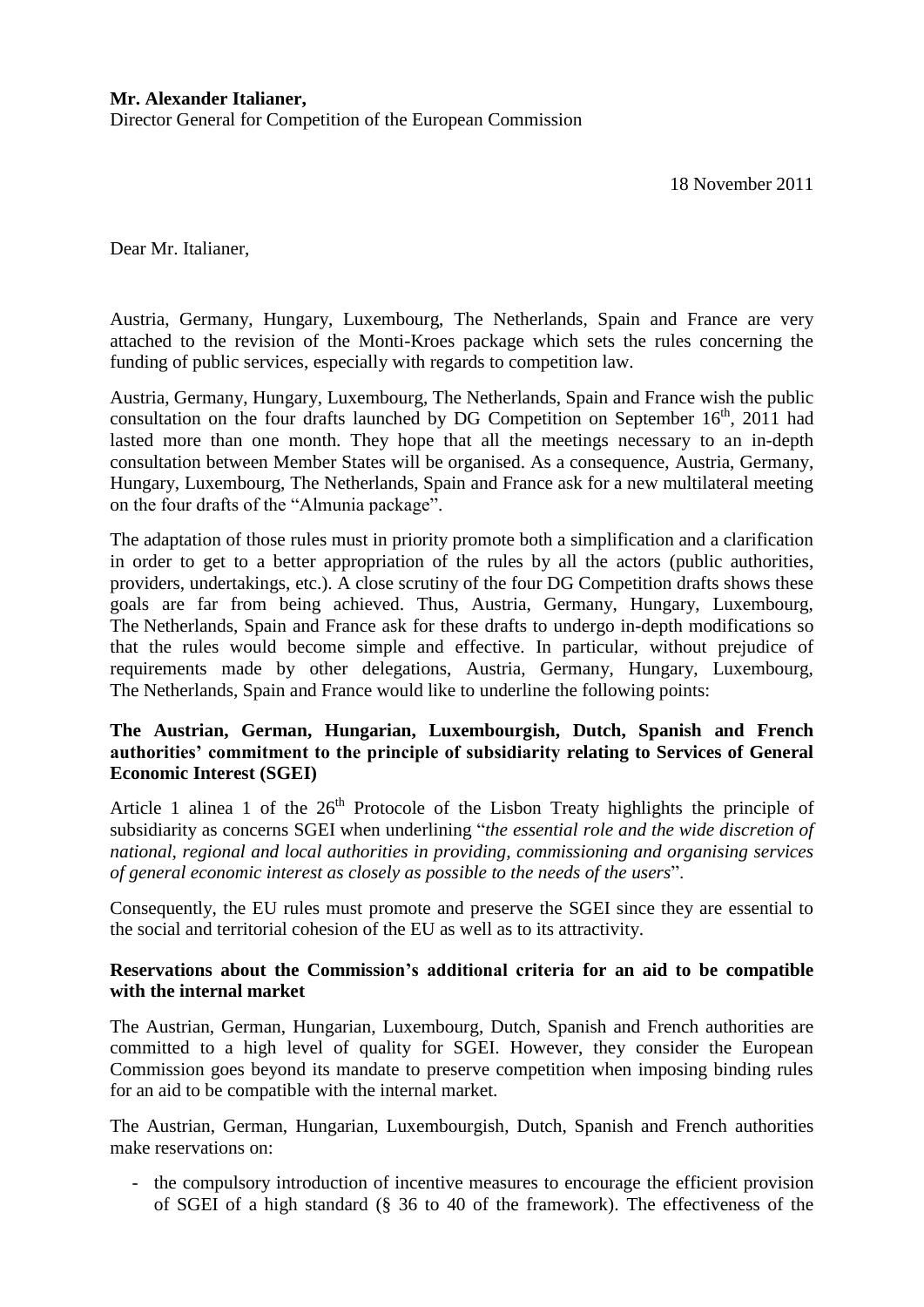public expenses is evidently an objective shared by any public authority. However, the introduction in the draft framework of a compatibility criterion related to the efficiency of the provider of SGEI raises legal matters as regards to the Commission's competence. Moreover, the ECJ already takes the efficiency of the provider of SGEI criterion in consideration when qualifying a State aid ;

- the right to impose a non exhaustive list of remedies to guarantee the necessity and the proportionality of the aid (§ 48 to 51) ;
- the existence of a compulsory public consultation in order to demonstrate the reality of a need to public service ; the criterion to the required recourse, by the granting authority, to a procedure of competitive call at the time of the attribution of the service;
- the 10-year limit of the duration of the mandate related to the SGEI ;
- the increase of the frequency of the reporting to be made by Member States and the additional administrative charge accordingly.

## **Absence of a State aid in an in house relation with the SGEI provider**

Austria, Germany, Hungary, Luxembourg, The Netherlands, Spain and France consider that a public funding granted in an in-house relation with the SGEI provider cannot be qualified as a State aid pursuant to article 107 §1 TFEU. Indeed, such a relation, because it is internal, is deemed not to affect competition, in accordance with the ECJ's criteria<sup>1</sup>.

## **Complexity of the « de minimis » regulation – Amount of the aid criterion**

Austria, Germany, Hungary, Luxembourg, The Netherlands, Spain and France welcome favourably the principle of a « de minimis » regulation specifically to SGEI. However, they deplore its complexity unsuitable for local authorities. Consequently, pursuant to the Commission's objective of simplification of the rules, Austria, Germany, Hungary, Luxembourg, The Netherlands, Spain and France suggest sticking to the amount of the aid criterion, calculated on three years, the latter being the only criterion to be easily applied and understood.

# **Consideration of the specific nature of social services**

Austria, Germany, Hungary, Luxembourg, The Netherlands, Spain and France are very pleased that the Commission is taking into account the specific nature of social services. However, in order to improve and simplify the practical enforcement of the exemption, Austria, Germany, Hungary, Luxembourg, The Netherlands, Spain and France strongly wish that cultural services benefit from a similar treatment to social services and consequently that they also benefit from the notification exemption regime.

# **Opposition to the lowering of the notification threshold**

Austria, Germany, Hungary, Luxembourg, The Netherlands, Spain and France are not in favour of DG Competition intention to lower the notification threshold from 30  $M\epsilon$  to 15 M  $\epsilon$ . Such a lowering does not pursue the objective of simplification of the rules. Moreover, this measure has not been the subject of any impact assessment. However, we are welcoming the withdrawal of the turnover threshold.

\*\*\*

 $\overline{a}$ 

<sup>&</sup>lt;sup>1</sup> For instance CJEU, 18 November 1999, *Teckal*, case C-107/98.